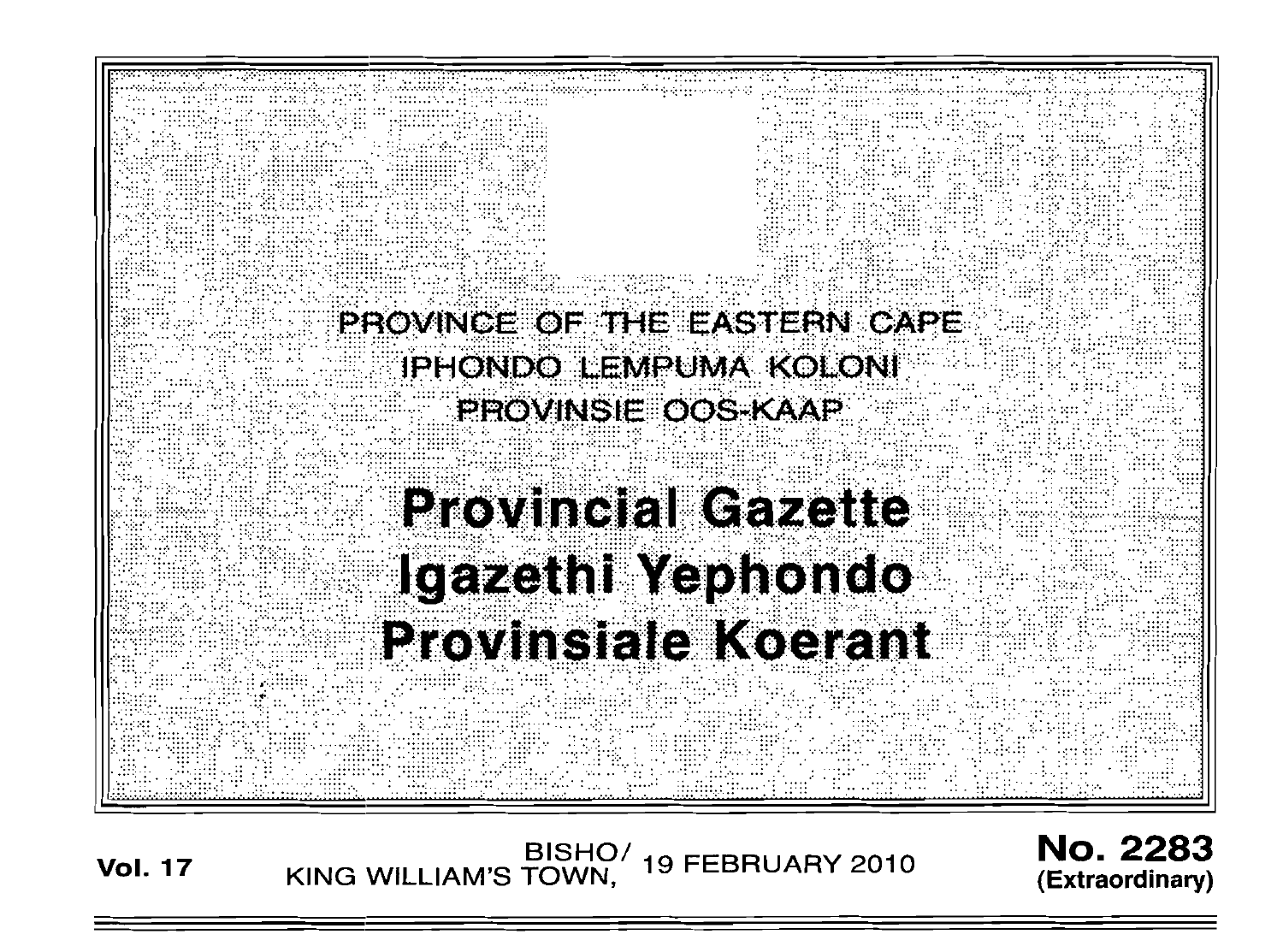## **IMPORTANT NOTICE**

**The Government Printing Works will not be held responsible for faxed documents not received due to errors on the fax machine or faxes received which are unclear or incomplete. Please be advised that an** "OK" **slip, received from a fax machine, will not be accepted as proof that documents were received by the GPW for printing. If documents are faxed to the GPW it will be the sender's responsibility to phone and confirm that the documents were received in good order.**

**Furthermore the Government Printing Works will also not be held responsible for cancellations and amendments which have not been done on original documents received from clients.**

## **CONTENTS ·INHOUD**

| No. |                        | Page<br>No. | Gazette<br>No. |
|-----|------------------------|-------------|----------------|
|     | <b>GENERAL NOTICES</b> |             |                |
|     |                        |             | 2283           |
|     |                        |             | 2283           |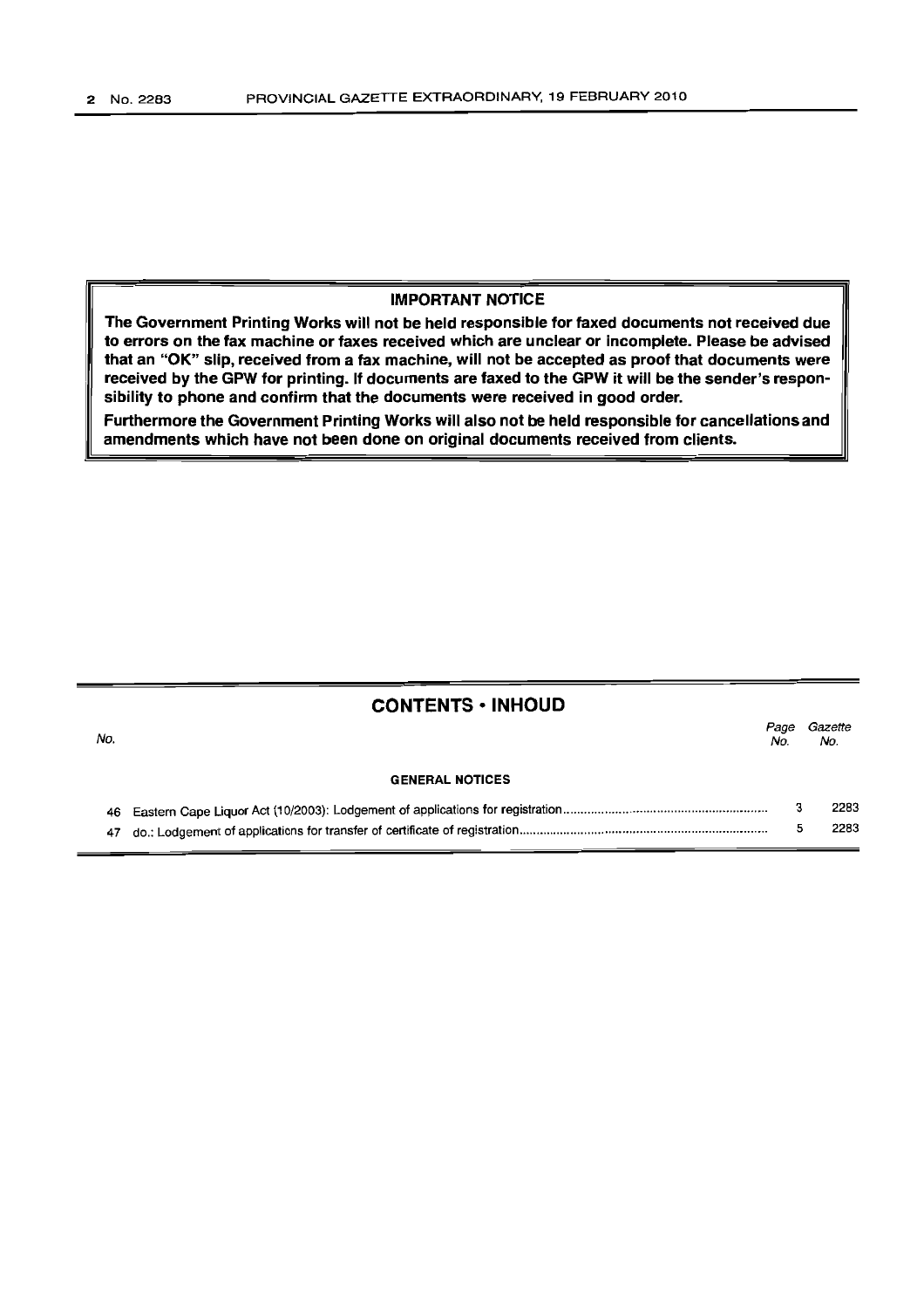# GENERAL NOTICE

### **NOTICE 46 OF** 2010

1. CM3 [Reg 4 (1)]

#### EASTERN CAPE UQUOR ACT, 2003 (Act No. 10 of 2003) N01nCE OF LODGEMENT OF APPLICATIONS FOR REGISTRATION

Notice is hereby given that the applications for registration, particulars of which appear in the Schedule hereunder, have been lodged with the Board.

Interested parties may, free of charge, inspect any application which appears in the Schedule hereunder and may within twenty one days of this notice, lodge with the Board written representations in support of, or written objections,

#### THEMBI ZONO - GXOYIYA EASTERN CAPE LIQUOR BOARD 10 February 2010

#### SCHEDULE

| 1                                   |                  | 2                                     | 3                                   | 4                            | 5                                                                                             |  |
|-------------------------------------|------------------|---------------------------------------|-------------------------------------|------------------------------|-----------------------------------------------------------------------------------------------|--|
| <b>Application</b><br><b>Number</b> |                  | Name and<br>number of Ward            | Kind of registration<br>applied for | Kind of liquor to<br>be sold | Name under which business is<br>to be conducted and particulars<br>of the erf, street or farm |  |
| 1.                                  | ECP 17897        | Ward 12<br>Tabankulu<br>Municipality  | Consumption on and<br>off premises  | All kinds                    | Ntozakhe Tavern, Mbangweni<br>A/A, Yandlala Loc, Ntabankulu                                   |  |
| 2.                                  | <b>ECP 17898</b> | Ward 2 Mzimvubu<br>Municipality       | Consumption on and<br>off premises  | All kinds                    | Golina Tavern, Mvuzi A/A, Xolo<br>Loc. Mt Frere                                               |  |
| 3.                                  | <b>ECP 17899</b> | Ward 22<br>Tabankulu<br>Municipality  | Consumption on and<br>off premises  | All kinds                    | Mthonjeni Tavern, Mthonjeni A/A,<br>Mt Frere                                                  |  |
| 4.                                  | ECP 17900        | Ward 3 Tabankulu<br>Municipality      | Consumption on and<br>off premises  | All kinds                    | Jet Tshaka Tavern, Maxudebe<br>Loc, Nyokweni A/A, Ntabankulu                                  |  |
| 5.                                  | ECP 17901        | Ward 5 BCM                            | Consumption on and<br>off premises  | All kinds                    | Rico's Tavern, Erf No.ELM 31627,<br>22 Bruce Str, Buffalo Flats, EL                           |  |
| 6.                                  | <b>ECP 17902</b> | Ward 12 Mnguma<br>Municipality        | Consumption on and<br>off premises  | All kinds                    | Emtyibilizini Tavern, Etholeni<br>Village, Butterworth                                        |  |
| 7.                                  | ECP 17903        | Ward 5 Mbashe<br>Municipality         | Consumption on and<br>off premises  | All kinds                    | Jika Tavern, Lower Bolotwa A/A,<br>Idutywa                                                    |  |
| 8.                                  | ECP 17904        | Ward 9<br>Emalahleni<br>Municipality  | Consumption on and<br>off premises  | All kinds                    | Vukuzenzele Tavern, Dum-dum<br>Village, Swartwater, Queenstown                                |  |
| 9.                                  | ECP 17905        | Ward 19 Intsika<br>Yethu Municipality | Consumption on and<br>off premises  | All kinds                    | Sakhe Tavern, Kwa Ngudle A/A,<br>Mkhuthukeni Loc, Tsomo                                       |  |
| 10.                                 | <b>ECP 17906</b> | Ward 10 Kouga<br>Municipality         | Consumption off<br>premises         | All kinds                    | Smith's Bottle Store, Portion 4<br>Farm 452 Main Rd, Thornhill,<br>Hankey                     |  |
| 11.                                 | <b>ECP 17907</b> | Ward 10 Kouga<br>Municipality         | Consumption on and<br>off premises  | All kinds                    | Woza Weekend Tavern, 88<br>Rooikloof Str, Ramaposa Village,<br>Patensie                       |  |
| 12.                                 | <b>ECP 17908</b> | Ward 10 Kouga<br>Municipality         | Consumption on and<br>off premises  | All kinds                    | PJ's Tavern, 125 Berg Str,<br>Ramaposa Village, Hankey                                        |  |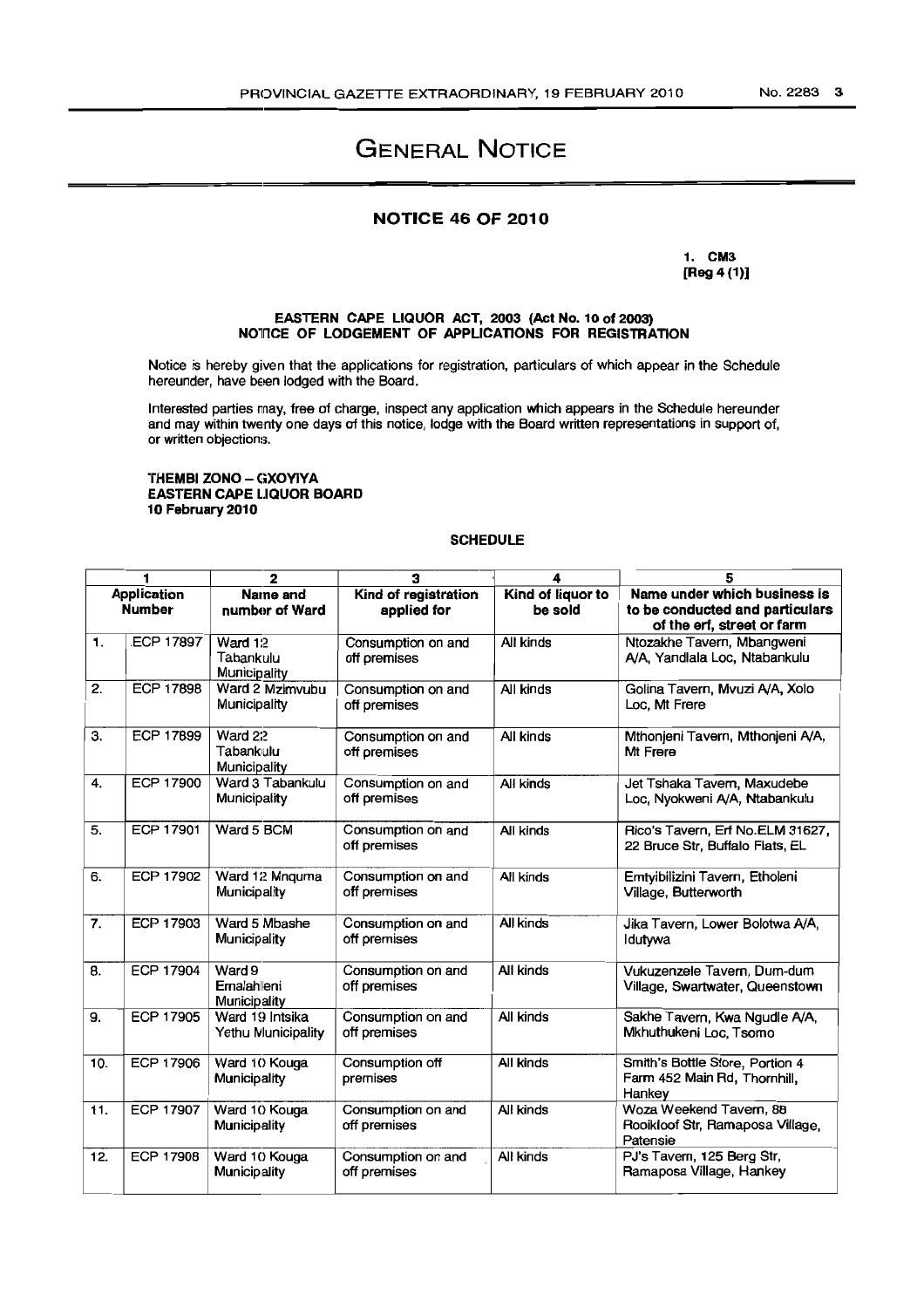$\sim 10^{-1}$ 

| 13. | ECP 17909 | Ikwezi Municipality                  | Consumption off<br>premises        | All kinds | Shokobezi Store, 111 Bricksfield,<br>Jansenville                      |  |
|-----|-----------|--------------------------------------|------------------------------------|-----------|-----------------------------------------------------------------------|--|
| 14. | ECP 17911 | Ward 12<br>Tabankulu<br>Municipality | Consumption on and<br>off premises | All kinds | KZ Spot Tavern, Mbangweni A/A,<br>Mpisini Loc, Tabankulu              |  |
| 15. | ECP 17912 | Ward 11<br>Tabankulu<br>Municipality | Consumption on and<br>off premises | All kinds | JB's Tavern, Mvenyana A/A,<br>Mzalwaneni Loc, Tabankulu               |  |
| 16. | ECP 17913 | Ward 3<br>Umzimvubu<br>Municipality  | Consumption on and<br>off premises | All kinds | 2442 Tavern, Gugwini A/A,<br>Msukeni Loc, Mt Ayliff                   |  |
| 17. | ECP 17914 | Ward 17<br>Umzimvubu<br>Municipality | Consumption off<br>premises        | All kinds | Lubacweni Bottle Store,<br>Lubacweni A/A, Sdikidiki No.1, Mt<br>Frere |  |
| 18. | ECP 17915 | Ward 5 NMMM                          | Consumption on and<br>off premises | All kinds | AJ's Tavern, 17 Residential Str,<br>Sydenham, PE                      |  |
| 19. | ECP 17916 | Ward 58 NMMM                         | Consumption on and<br>off premises | All kinds | Sis Thembsi's Tavern, 17 Mlonji<br>Str. N.U.8 Motherwell, PE          |  |
| 20. | ECP 17917 | Ward 42 BCM                          | Consumption on and<br>off premises | All kinds | Elalini Tavern & Sports Bar, Balasi<br>Loc, King Williams Town        |  |
| 21. | ECP 17918 | Ward 17 BCM                          | Consumption on and<br>off premises | All kinds | Mazow's Tavern, 179 N.U.9,<br>Mdantsane                               |  |